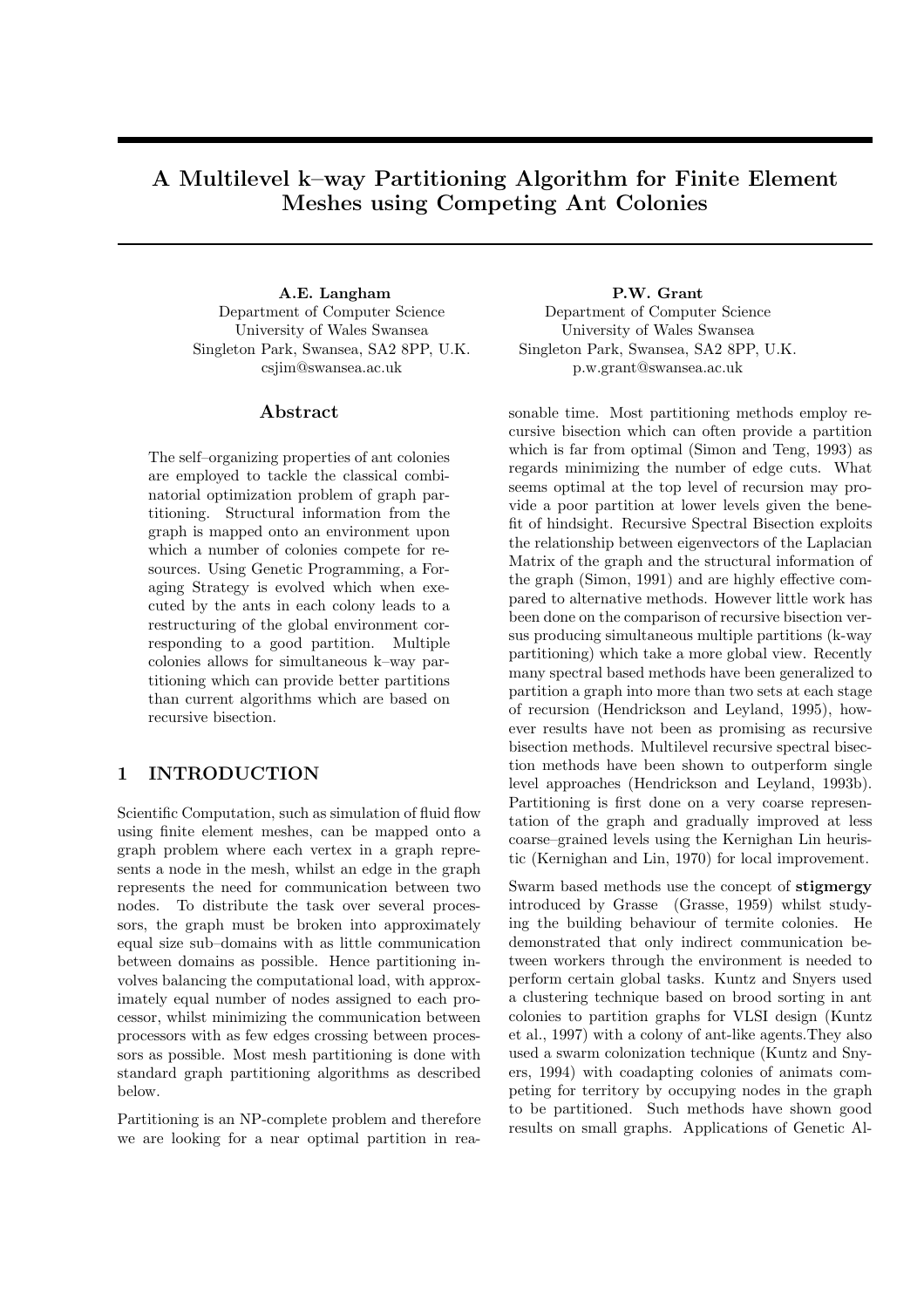

Figure 1: Grid Environment with two ant colonies competing for food.

gorithms (Laszewski, 1991) to graph partitioning have the disadvantage that a solution must be evolved for each new graph and are hence slower than conventional methods. Results are promising when compared to Kernighan Lin but lack of global information means that they do not compete favourably with multilevel spectral methods.

The ML-FS is a multilevel partitioning method. The basic method for partitioning is produced using Genetic Programming (Koza, 1992) and multilevel methods are applied to make the algorithm efficient for large graphs. Results are compared with Recursive Bisection (RSB) and Multilevel Kernighan Lin (ML-KL) as implemented in the package Chaco 2.0 (Hendrickson and Leyland, 1993a).

# **2 THE APPROACH**

#### **2.1 COMPETING COLONIES METAPHOR**

Initially consider the bisection case in which two colonies of ants are used to split the graph into two partitions by competing for food. A diagrammatic representation is shown in Figure 1. Each colony is centered around a fixed cell, in a grid which represents the environment in which the ants can navigate. The ants must learn to forage for food, where each piece of food on the grid represents a node in the mesh which is being partitioned. The ants must find all the food and place in the appropriate nest such that the set of nodes represented by the food in *Nest*<sup>1</sup> forms a set  $V_1$  and the set of nodes in *Nest*<sub>2</sub> forms a set  $V_2$ . The mesh partitioning problem is equivalent to a graph bisection problem, where given a graph  $G = (V, E)$  with vertices *V* equivalent to nodes in the mesh and edges *E* equivalent to connected nodes in the mesh, a partition  $V = V_1 \cup V_2$  must be found such that  $V_1 \cap V_2 = \emptyset$ ,

 $|V_1| \approx |V_2|$  and the number of cut edges  $|E_c|$  is minimized, where:

$$
E_c = \{(v_1, v_2) \in E | v_1 \in V_1, v_2 \in V_2\}
$$

Each colony has a fixed number of ants which must cooperate with each other to collect the food. When an ant tries to pick up food the weight of the food determines how many ants are needed for the task. The weight is calculated by finding the number of cut edges created by assigning the associated node to the partition associated with the nest of the current ant. Initially the food is not assigned to any colony and therefore a piece of food will not make any cuts in the graph unless the connected nodes have been assigned to another colony. The weight of each piece of food is determined by the size of the partition it will produce and the number of cuts. If the food is too heavy for one ant to carry it sends out a help signal which can be detected by other ants of the *same* colony within a given radius. Assigned food in another colony can be picked up with probability related to the change in number of cuts produced. Once an ant has found food and picked it up the ant secretes pheremone to act as a trail for other foraging ants. An ant can only distinguish pheremone of an ant from the same colony. Hence each colony must display an emergent self organization to coordinate this task.

#### **2.2 MULTILEVEL PARTITIONING**

Partitioning takes place at different levels of granularity. Starting with a coarse–grained representation of the original graph, a series of of ever finer–grained graphs are produced until the original fine–grained graph is used. To map a large graph onto a small one, each node in the small graph represents a cluster of nodes in the large graph. This graph is then made progressively more fine–grained by splitting the nodes in each cluster into two clusters, hence each level doubles the number of nodes in the graph until each cluster contains only one node making it equivalent to the original large graph. The original fine–grained graph  $G_n$  is divided into the required number of clusters  $C$ which represent the nodes in the coarse–grained graph *Gc*1. To produce these clusters the original graph is marked with *distinct nodes*. Consider graph *G<sup>n</sup>* which contains  $N$  nodes numbered from  $1 \dots N$ , node 1 is a distinct node and all other nodes are distinct if they are not connected to any other node which is distinct. Nodes are checked in order 1 to *N*. The required number of nodes for the initial coarse graph is *C*. To form *C* clusters, *C* distinct nodes are randomly chosen which form the basis of the clusters. The rest of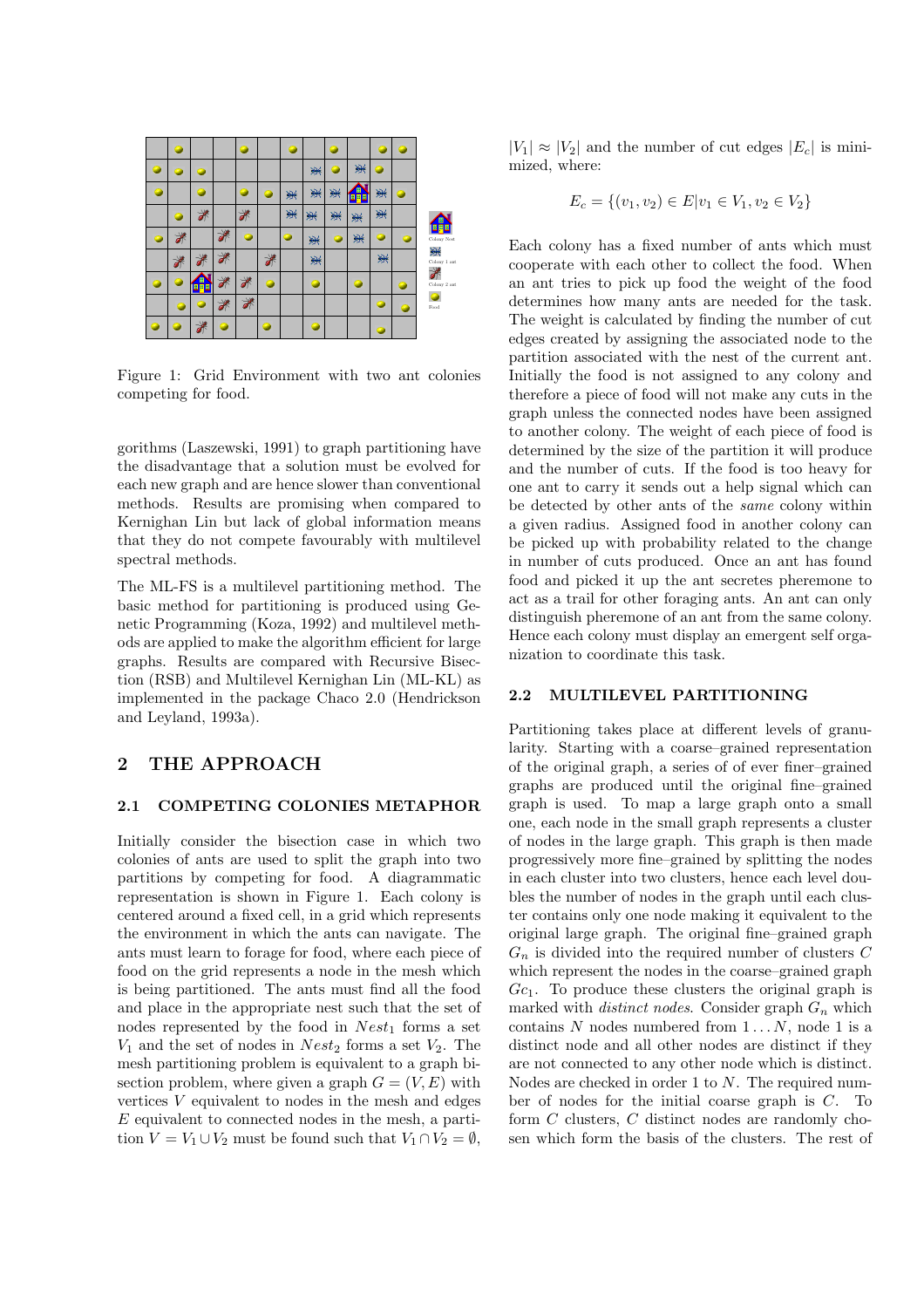the distinct nodes are then allocated to the nearest cluster. Nearness is measured by the shortest path to the first distinct node in a cluster. If two clusters are equally near, the one containing the least nodes is chosen. When all distinct nodes are placed in a cluster the rest of the nodes are placed. Each non distinct node is connected to approximately three distinct nodes each belonging to a cluster. If two or more of these distinct nodes are in the same cluster the non distinct node is added to this cluster. Otherwise it is added to the cluster with the least elements. The equivalent graph is produced by treating each cluster as a node and calculating the connections between the clusters. The weight of each connection between nodes in *Gc*<sup>1</sup> is equal to the total number of edges which cross between the corresponding clusters in  $G_n$ . To produce a more fine–grained graph the clusters in the current graph are split in two to produce a graph with twice the number of clusters. To split each cluster roughly in two the nodes in each cluster are sorted using quick sort on the *x* coordinate. The sorted set is then split in two as equally as possible. If the *x* coordinate is equal for all nodes in the cluster it is sorted using the *y* coordinate. Our multilevel method uses a maximum of four levels of coarse–grained graphs, *Gc*<sup>1</sup> *. . . Gc*<sup>4</sup> , then the fine–grained graph  $G_n$ . However if one of the coarse– grained graphs  $Gc_1 \ldots Gc_3$  has more nodes than  $N/2$ , partitioning proceeds to the node level straight away.

### **2.3 THE GRID ENVIRONMENT**

The *Grid Environment* consists of a collection of cells on a square grid. Each cell can contain a list of food pieces where each piece represents a cluster of nodes. Clusters from the coarse–grained graph are mapped onto the grid in a manner that represents the structural connectivity of the graph. Each cluster from this graph is mapped onto a cell in the grid. The average position of nodes in each cluster is calculated and used to find the average position of all clusters  $C_{av}$ . The nearest cluster to this point is considered to be roughly the centroid of the coarse–grained graph and is placed at the centre of the grid and connected clusters are placed in the surrounding cells according to their relative geometrical positions. Each connected cluster then has its connected clusters placed and this is repeated recursively in a breadth-first fashion until all clusters are placed on the grid. Once the food has been placed the nests for each colony are placed at the centre of an equal number of food pieces. This is done using a recursive bisection technique. The median position of food on the grid is used. Consider the bisection case, using a grid of size  $G_x * G_y$ , nests are placed at  $(x_2, y_1)$  and  $(x_3, y_2)$ . If  $x_1$  represents the median  $x$  position of food between 0 and  $G_x$  then *x*<sup>2</sup> represents the median *x* position of food between 0 and  $x_1$  and  $x_3$  represents the median  $x$  position of food between  $x_1$  and  $G_x$ .  $y_1$  and  $y_2$  are the median  $y$ positions between 0 and  $G_y$  in the regions 0 to  $x_1$  and  $x_1$  to  $G_x$ . This can be applied recursively to place any number of nests.

#### **2.4 FUNCTIONS AND TERMINALS**

Table 1: Functions for Genetic Programming

| if food here     | if_carrying_food     |
|------------------|----------------------|
| if_food_ahead    | if help signal       |
| if_food_left     | if tired of foraging |
| if food right    | if_nest_full         |
| if_in_nest_locus | if heavy food here   |
|                  |                      |

| Table 2: Terminals for Genetic Programming |  |  |
|--------------------------------------------|--|--|
|--------------------------------------------|--|--|

| move_forward | move to help                     |
|--------------|----------------------------------|
| turn_right   | move_to_nest                     |
| turn_left    | move_to_away_pheremone           |
| pick_up_food | move_to_strong_forward_pheremone |
| drop_food    | move_random                      |
|              |                                  |

All ants are placed on the cell representing the colony nest at time  $t=0$ . They are initialized to face a random direction i.e North, South, East or West. During each time step an ant can move only to a surrounding grid square. move forward causes an ant to move one grid square in the direction it is facing. turn right causes the ant to change the direction it is pointing by rotating clockwise 90 degrees. Therefore an ant which is originally facing North will then face East. Similarly, turn left causes the ant to rotate its direction by 90 degrees in an anticlockwise direction. move random causes the ant to point in a random direction and move forward one grid square in that direction. When an ant tries to move off the grid it is forced to turn left or right with equal probability. By preventing the ants from wrapping around to the other side of the grid a colony will be less likely to collect food corresponding to a disconnected partition of the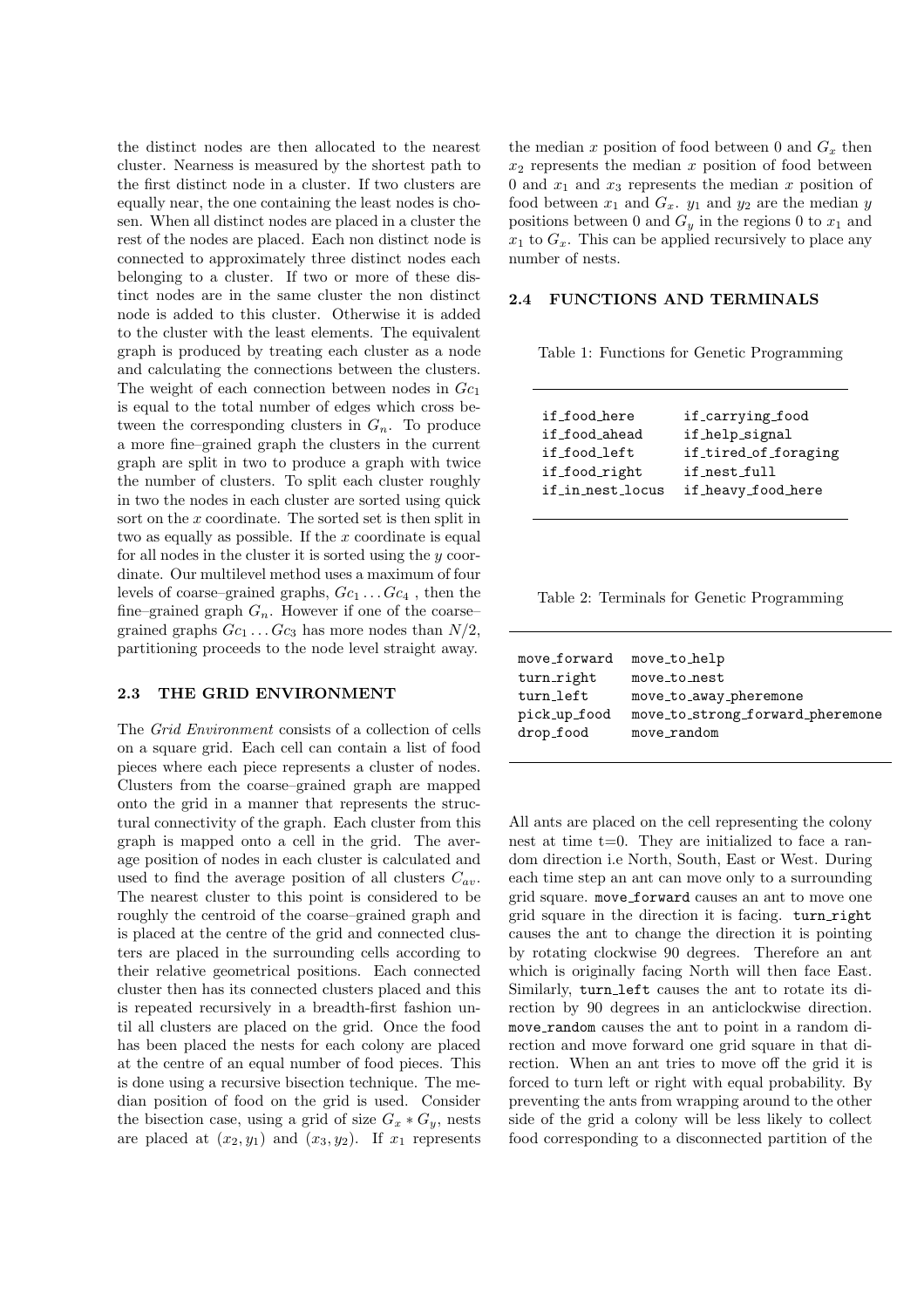graph which is mapped structurally onto the grid. To partition the graph each colony must collect a set of food pieces such that the associated nodes assigned to each colony correspond to a good global partition of the graph. To do this ants must forage for food and bring it back to the nest. When food is picked up it disappears off the map. It can only be dropped if the ant is near the nest, if in nest locus is True if an ant is within a distance of 2 grid squares from the colony nest. drop food causes the food to reappear on the map, it is placed around the nest cell using a clockwise search to find the first cell with enough space to hold the nodes corresponding to the food piece.

To coordinate the activity of each colony pheremone trails are used, which act as implicit communication signals. Pheremone is dropped only when an ant is carrying food, hence other ants can follow trails to find regions of the grid containing a high-density of food. Pheremone decays at a rate of 5 percent each time step and hence trails must be reinforced or they disappear. An ant can only detect pheremone trails laid by ants from the same colony.

There are two functions associated with pheremone trails, move to strong forward pheremone causes an ant to move one square either in a forward direction, to the right or to the left with a probability proportional to the amount of pheremone in each square. move to away pheremone causes an ant to move away from the nest. If more than one direction will move the ant away from the nest the probability of movement in a particular direction is proportional to the amount of pheremone in the grid square of each away direction. An ant can pick up food if the function if food here is True. This occurs when there is food on the current grid square which has not already been collected and assigned to the ants colony. This stops ants trying to pick up food already assigned to that colony. Ants can pick up both unassigned food which has not yet been picked up and assigned food which has been placed in another colony's nest. These two eventualities in pick up food are governed by different rules and are known as **foraging** and **raiding**.

Unassigned food is given a weight corresponding to the number of cuts which will be caused if the associated nodes are assigned to the ants colony. To calculate this, consider the case where each food piece represents 1 node. The total number of cuts depends upon which colonies the connected nodes in the graph have been assigned to. If all connected nodes are unassigned there are no cuts created. All edges will have a weight of one, if more than half the edges will be cut, i.e. have nodes assigned to different colonies the ant cannot pick

it up. A typical regular triangular meshes has 6 nodes and hence six edges connected to each node. Hence if more than three of these edges will be cut the node cannot be picked up. If only 1 edge will be cut the food is given a weight of 1, if 2 edges will be cut the weight is 2 and 3 edges cut gives a weight of 3. This weight indicates how many ants are needed to pick up and carry the food. Hence the less cuts the easier it is for the ants to collect a piece of food. In a multilevel implementation each piece of food can represent a cluster of more than one node. The weight of each edge between two connected clusters  $C_1$  and  $C_2$  is equal to the number of edges with one node in  $C_1$  and the other in  $C_2$ . Hence the total number of cuts possible between a cluster and all connected clusters is equal to sum of all connected edge weights. If the total number of cuts created is greater than half the number possible then the food cannot be picked up. Otherwise the proportion of cuts caused,  $p_c = numCuts/totalCuts$ , determines the weight of the food.

$$
Weight = \begin{cases} 1 & \text{if } p_c = 0.16 \\ 2 & \text{if } p_c = 0.33 \\ 3 & \text{if } p_c = 0.50 \end{cases}
$$

where, *numCuts* is the number of cuts caused by picking up the food piece and *totalCuts* is the total possible number of cuts. If a weight of greater than 1 is assigned to a food piece an ant must send out a help signal, which is equivalent to a vibration which can be detected by other ants from the same colony with the function if help signal is True if there is a signal within a locus of 2 grid squares. The help signal is used to attract other ants as food can only be picked up if the appropriate number of ants are present to support its weight. The function if heavy food here relates to food that has a weight greater than 1.

Assigned food is always given a weight of 1, the probability of pick-up is dependent on the change in the number of cuts caused when a piece of food is reassigned to another colony. As with the unassigned food, the cuts are calculated as a proportion of the total possible cuts and an ant can pick it up with a greater probability if the proportion of cuts decreases when food is reassigned. If the proportion of cuts will increase it can be picked up with a much lower probability. The reason for this is to encourage a better partition by making it easier for ants to pick up food which decreases the number of cuts. However, if the ants can only reassign food which reduces the number of cuts the system could easily get stuck in local minima, so moves which increase the number of cuts are allowed with a low probability to improve the search mechanism. Hence the probability of picking up an assigned piece of food is related to  $\delta p_c$ , the change in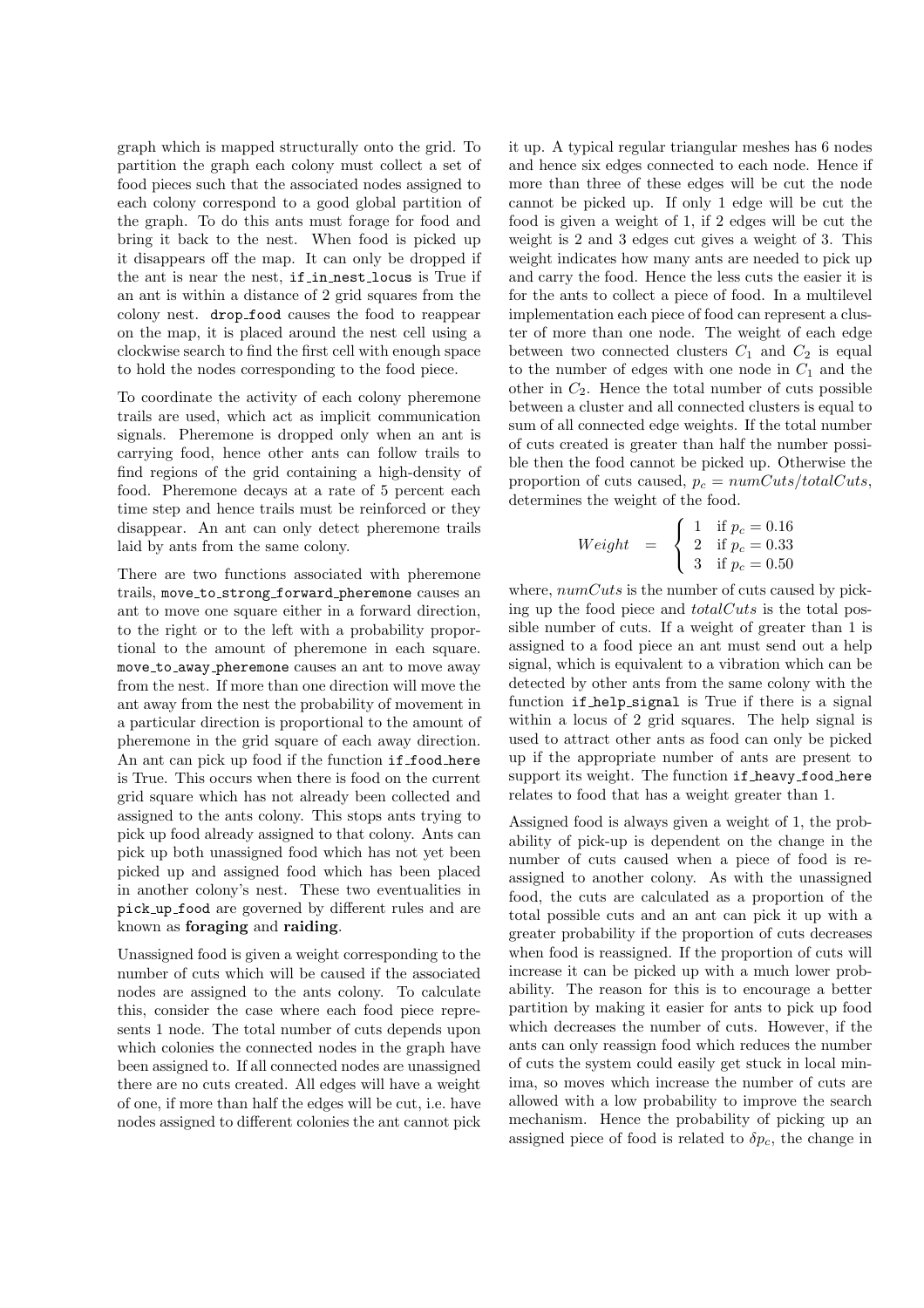the proportion of total possible cuts which is caused by reassigning the food.  $\delta p_c$  is equal to the current  $p_c$ minus the new  $p_c$ .

Probability = 
$$
\begin{cases} 1.0 & \text{if } \delta p_c > 0.0 \\ 0.5 & \text{if } \delta p_c = 0.0 \\ 0.0 & \text{if } \delta p_c < -0.33 \\ 1.0/(2.0*(\delta p_c)^2) & \text{if } \delta p_c > -0.33 \end{cases}
$$

Unsuccessful pick-up leads to move-random. The possible size of each partition is bounded by an upper bound *U* and a lower bound *L*. The lower bound determines the amount of food which must be present in a colony before ants from another colony can reassign the food thus raiding the colony. *L* is 60% of the optimal size of each set  $V_{opt}$ , where  $V_{opt}$  is the number of nodes divided by the number of partitions. This is rounded up to the nearest integer. *U* is equal to *Vopt* and is used in pick up food. If the number of nodes in a colony is greater than *U* an ant from that colony will be unsuccessful picking up food. *U* stops one colony from collecting too much food, hence producing disconnected regions. Similarly *L* prevents one colony from collecting the food from around another colony forcing that colony to forage further afield and hence producing disconnected regions with more likelihood. Disconnected regions tend to produce a greater number of cuts and are therefore discouraged.

Ants can sense food in the immediate and adjacent squares using the functions, if food here, if food ahead, if food right and if food left which all return True if food is located in the appropriate square. It is assumed that they have memory of whether the nest is full. if nest full returns True if the number of food pieces in the nest is greater than or equal to *Vopt*. Each ant also has a memory of how long ago it last encountered a piece of food. It can check this using if tired of foraging which is True if no food has been encountered for 2∗*n* where *n* is equal to the side of the grid. It is also assumed that they can remember the position of the colony nest. move\_to\_nest makes an ant move one step towards the nest using the following heuristic

```
if (|\text{Nest.x-x}| \geq |\text{Nest.y-y}|)then if (x \geq Nest.x) then dir = WEST
       else dir = EAST
 else if (y > Nest.y) then dir = SOUTH
       else dir = NORTH
```
where  $(Nest.x.Nest.y)$  is the position of the colony nest and  $(x,y)$  is the current position of the ant. An ant can also move towards a help signal using move to help which moves the ant one step towards the nearest help signal in a similar fashion.

### **2.5 EVOLVING AN EFFICIENT ANT FORAGING STRATEGY**

To evolve a Genetic Program, a small mesh of 18 nodes and 40 edges with a known optimal bisection of 7 cuts is used. The GP system must find a program which executed by the ants in each colony will lead to the optimal bisection of the corresponding graph by assigning nodes to a colony. The best partition found during execution is stored and used to calculate the fitness. Here the best partition corresponds to that with the least number of cuts. If two partitions have the same number of cuts, then that with the most equal sized sets is stored. A relatively large grid (21 by 21) is used compared to the amount of food to promote an efficient foraging strategy. Nests are placed at  $(5,10)$  and  $(15,10)$  and the food is placed in three blocks each equidistant from the two nests, centered at (10,5), (10,10) and (10,15). Food is randomly assigned to one of the blocks and is placed around the block in a clockwise fashion similar to placing food around the nest in drop-food. Hence ants must use pheremones to collect the food and must raid the other nest to find the optimal partition, as nodes are assigned randomly to food blocks each colony will have difficulty picking up nodes in a connected region. A population of 3000 is used with each member being run for 300 time steps. Each colony consists of 20 ants and each time step involves one evaluation of the Genetic Program for each ant in each colony, unless the ant is helping to carry food. The fitness function is optimal when the optimal bisection is reached with equal sized sets of the desired size (9 nodes) within *tmin* time steps. The standardized fitness *f<sup>s</sup>* is given below.

$$
f_s = 1.0 - (0.5 * f_c + 0.3 * f_{ep} + 0.2 * f_t)
$$
  
\n
$$
f_c = (|E| - |E_c|)/|E|
$$
  
\n
$$
f_{ep} = (|V| - \sum_{0 \le n < N} |V_n| - |V_{opt}|)/|V|
$$
  
\n
$$
f_t = 1.0 - ((t_{end} - t_{min})/(t_{max} - t_{min}))
$$

where,  $N$  is the required number of partitions,  $V_n$  is the number of nodes assigned to partition *n*,  $V_{opt}$  is the desired size of each partition,  $|V|, |E|$  are the total number of nodes and edges in the mesh and  $|E_c|$ is the number of cuts produced by the current partition. Here, any edge containing an unassigned node produces a cut, otherwise programs can achieve a standard fitness of 0.5 without any foraging activity. The max number of time steps *tmax* is 300 and the minimum *tmin* is 100, with *tend* being the time to reach the optimal number of cuts. If  $t_{end}$  is less than  $100*f_t$ is given a fitness of 1.0. The GP is run for 100 generations with a crossover probability of 0.89, a reproduction probability of 0.1 and a mutation probability of 0.01. Tree size is limited to 50 nodes and all other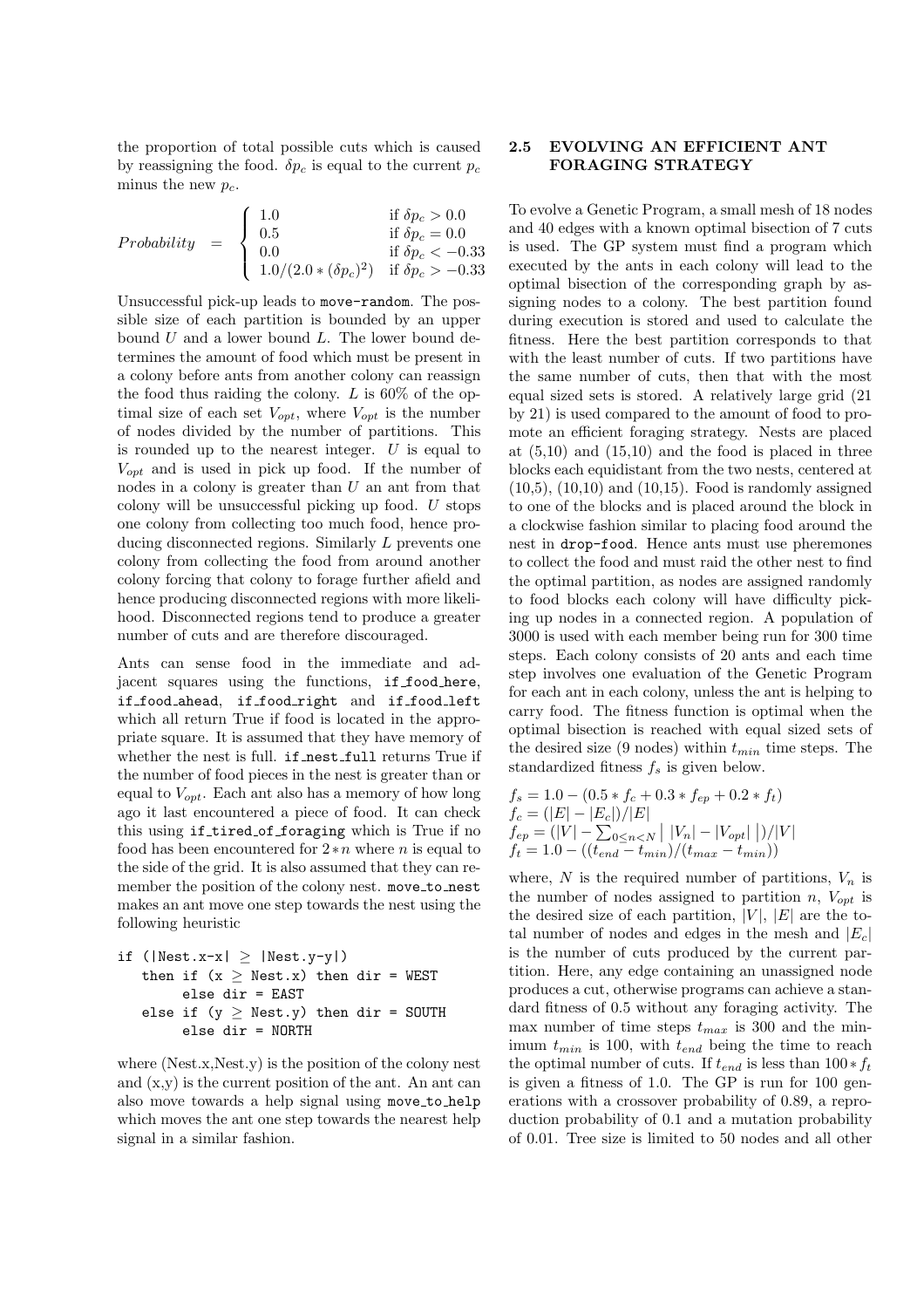parameters are as for Koza (Koza, 1992).

### **2.6 THE MULTILEVEL ANT FORAGING STRATEGY**

The ML–FS uses a grid of 21 by 21 cells each holding a list of clusters which represent sets of nodes. Bisection uses populations of 100 ants, quadrisection 50 and octrisection 25 ants per colony. Initially all ants are located in the grid cell representing the colony nest pointing in a random direction North, South, East or West. A maximum of five different levels of graph are used with the first representing the initial coarse– grained graph *Gc*<sup>1</sup> and the fifth representing the initial fine–grained graph  $G_n$ . At the coarse–grained levels food pieces represent clusters of nodes, at the fine– grained level food pieces represent single nodes. The number of clusters in graph  $Gc_1$  is proportional to the number of nodes in the fine–grained graph. Graphs with less than 1000 nodes use 50 clusters, those with less than 3000 use 100 clusters and those with greater than 3000 use 200 clusters. Each coarse–grained level is run for 1000 time steps, where each time step represents one evaluation of the Genetic Program for each ant in each colony. At the end of each coarse–grained level, the state of the grid corresponding to the best partition found so far is reset. A new coarse–grained level is produced by splitting each cluster into two new clusters which are placed in the same position as the original cluster. Whilst partitioning is at a coarse– grained level, ants can pick up only one piece of food from a list of food pieces. Each piece has an equal probability of being picked up. At the fine–grained level ants can pick up a maximum of 10 pieces of food. The number of time steps used at the fine–grained level is proportional to the number of nodes in the graph. 2000 time steps for under 1000 nodes, 4000 time steps for over 1000 nodes and 6000 time steps for over 3000 nodes. If the number of food pieces on the grid is greater than 1000 the system is reset to the best partition so far, every 300 time steps, to stop search getting lost. The final partition is the best partition stored during execution.

# **3 RESULTS**

The Foraging Strategy (FS) evolved is shown below. This best of run individual achieves the optimal partition with 2 sets of 9 nodes within 100 time steps. Results for ML–FS are compared with RSB and ML– KL in Table 3. Figures represent the number of cuts produced by the resulting partitions. ML–KL uses the same number of clusters in the initial coarse–grained graph.

```
( if-in-nest-locus
( if-carrying-food ( drop-food )
                    ( pick-up-food )
   ( move-to-away-pheremone )))
( if-carrying-food ( move-to-nest )
  ( if-food-here ( pick-up-food )
  ( if-nest-full
     ( if-food-ahead ( move-forward )
       ( move-to-strong-forward-pheremone)))
     ( if-food-ahead ( move-forward )
       ( if-food-right ( turn-right )
         ( if-food-left ( turn-left )
          ( if-help-signal (move-to-help)
   (move-to-strong-forward-pheremone))))))))
```
Table 3: Partitions for 4 Meshes over 2,4 and 8 Sets

| Edges  | <b>Nodes</b> | $\bf k$        | $_{\rm RSB}$ | $\rm ML\text{-}KL$ | $ML-FS$ |
|--------|--------------|----------------|--------------|--------------------|---------|
|        |              |                |              |                    |         |
| 1046   | 286          | 2              | 29           | 28                 | 28      |
|        |              | 4              | 91           | 88                 | 87      |
|        |              | 8              | 176          | 164                | 160     |
|        |              |                |              |                    |         |
| 3081   | 1068         | 2              | 85           | 65                 | 61      |
|        |              | 4              | 167          | 119                | 119     |
|        |              | 8              | 266          | 239                | 236     |
|        |              |                |              |                    |         |
| 6049   | 2067         | 2              | 98           | 104                | 94      |
|        |              | 4              | 214          | 205                | 206     |
|        |              | 8              | 388          | 360                | 350     |
|        |              |                |              |                    |         |
| 13,722 | 4720         | $\overline{2}$ | 116          | 119                | 92      |
|        |              | 4              | 258          | 236                | 235     |
|        |              | 8              | 468          | 393                | 396     |

# **4 DISCUSSION**

Bruce and Hendrickson report that both structural information and local improvement strategies are needed to provide a good partitioning scheme. The Foraging Strategy produces good partitions because the method incorporates both global structural information and a local improvement technique. Global structural information is provided by mapping the structure of the graph onto the grid environment and then placing colony nests at the median of an equal number of food pieces. Hence a rough partition is provided by each colony foraging in the local environment. Local Improvement is then provided by raiding other colony food piles and reassigning food with high probability